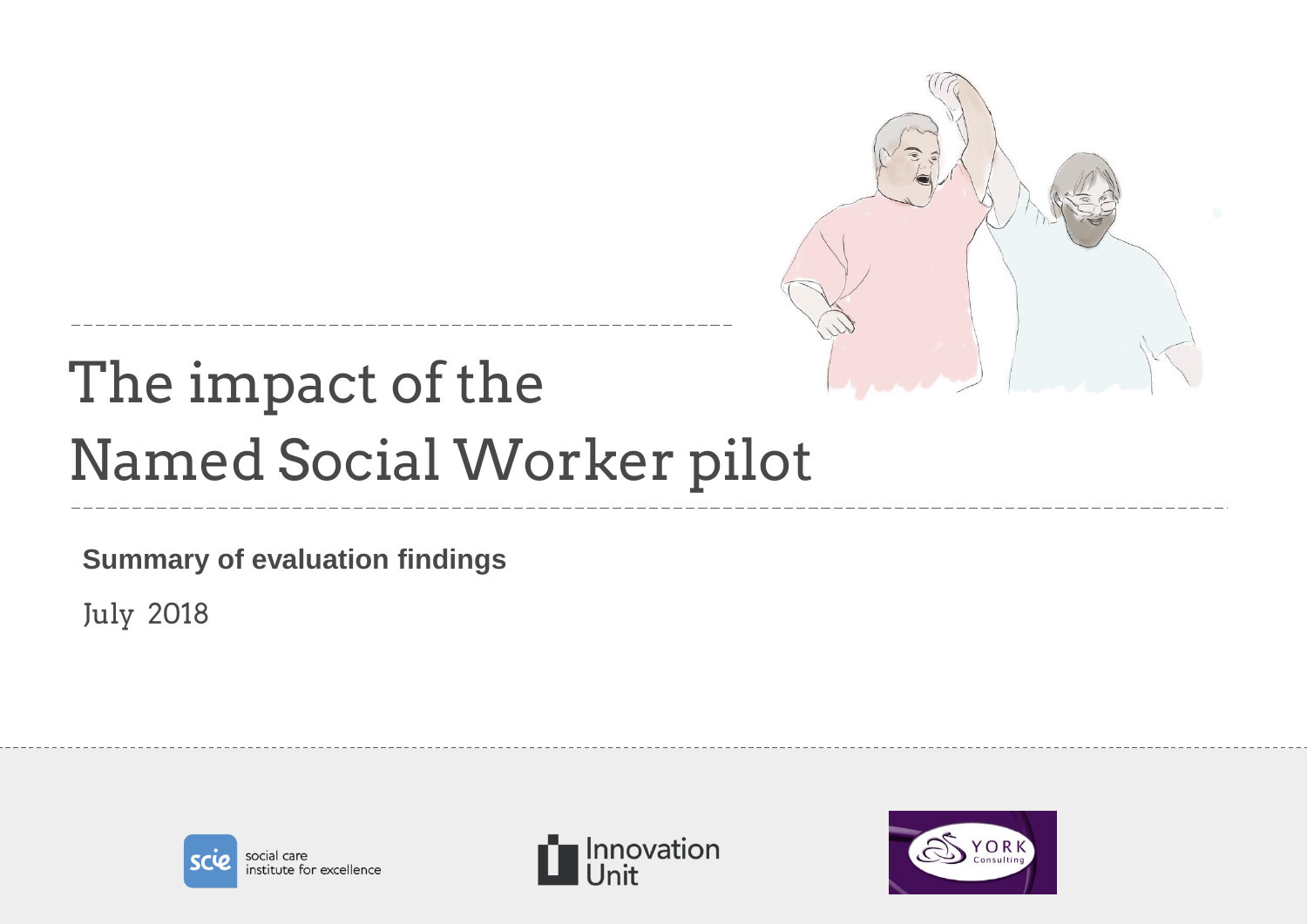### Executive summary

#### The impact of the Named Social Worker pilot

The Department of Health and Social Care (DHSC) initiated the Named Social Worker (NSW) pilot to build an understanding of how a named social worker can help to improve outcomes for individuals with learning disabilities, autism and mental health conditions. Phase 1 ran from October 2016 to March 2017 and Phase ran 2 from October 2017 to March 2018.

The Social Care Institute for Excellence (SCIE) and the Innovation Unit, worked with the six Phase 2 sites to assess the impact of the pilot on the individuals engaged in the pilot, the named social workers and the wider system. Three sites focused on transition cases while the other three worked with individuals who were from learning disability or Transforming Care cohorts.

This report draws from and summarises findings from the *NSW Phase 2 programme evaluation report* (SCIE) and *NSW Cost Benefit Analysis*  [\(York Consulting\). It is aimed at other local](https://www.scie.org.uk/social-work/named-social-worker)  authorities or commissioners interested in learning how a NSW approach can improve outcomes, have a positive impact on social worker's skills, confidence and motivation and reduce costs.

The report should be read alongside *Putting [People at the Heart of Social Work](http://innovationunit.tilt.codes/wp-content/uploads/Putting-people-back-at-the-heart-of-social-work-lessons-from-the-Named-Social-Worker-programme-1.pdf)* (Innovation Unit) and *[Stories of impact: a service user journey](http://innovationunit.tilt.codes/wp-content/uploads/Stories-of-impact-a-service-user-journey.pdf)* (Humanly).

#### Summary of key findings

Despite the short pilot timeframe, the evaluation evidence suggests that the NSW pilot had impact across three levels: on the individuals engaged in the pilot, on the named social workers themselves and on the wider system, as outlined below:

#### **1. Impact on the individuals and the people around them**

- trusted relationships with people supported by services and those around them
- increased and meaningful opportunities for people to shape their plans that respond to individual communication needs and preferences
- new packages of support that better meet their strengths, aspirations and needs and those of the people around them
- high levels of satisfaction reported including that people felt that the named social worker listened to them and acted on their behalf
- evidence that people have been better able to live the lives they want including faster and smoother discharges, restrictive decisions overturned and greater stability of placements.

#### **2. Impact on the named social workers**

▪ increased levels of skills, knowledge and confidence to do good social work e.g. the NSW survey found that confidence to

meaningfully engage the person they are working with and those round them to deliver a person-centred plan increased from 47% to 94%

- confidence to advocate for the people they work with and bring their voices to the fore e.g. the NSW survey found that confidence to constructively challenge other professionals/ services increased from 43% to 88%
- higher levels of satisfaction with quality of work.

#### **3. Impact on the wider system**

- evidence base of good social work in the local context and what it takes to put it into practice
- evidence of reduced costs for packages of care
- **•** better cross-service coordination
- supporting and complementing other strategic developments and policy areas locally
- positive return on investment a predictive financial return on investment (FROI) exercise suggested that the **FROI of the NSW pilot was positive for all sites and generated a NSW FROI of 5.14**, meaning that every £1 invested would anticipate a saving or costs avoided of £5.14. Of these costs avoided, 89% were anticipated to benefit the local authorities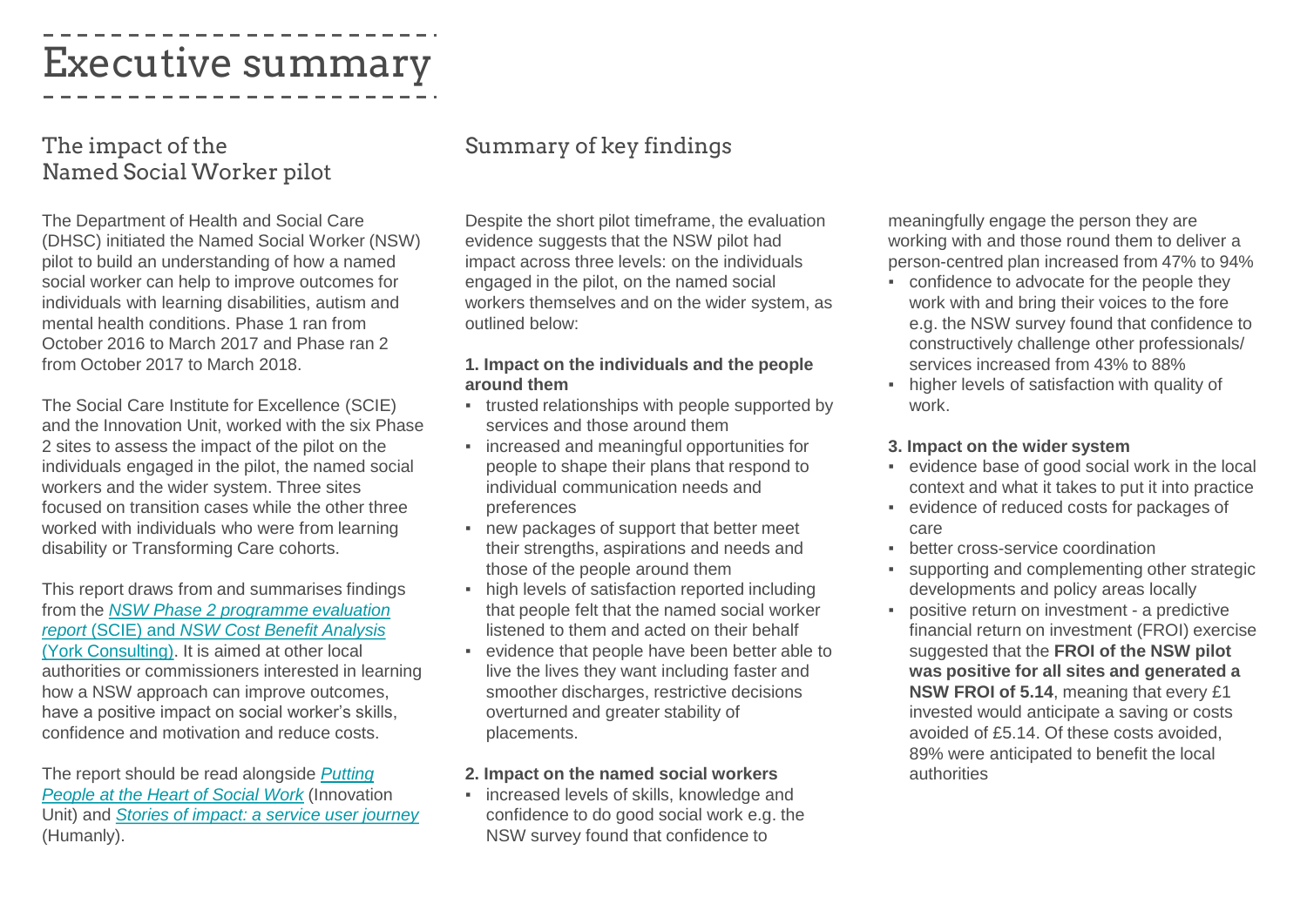#### ------------Index

--------------

| Introduction                                                                                |                |
|---------------------------------------------------------------------------------------------|----------------|
|                                                                                             | $\overline{2}$ |
| The six Named Social Worker pilot areas                                                     | 3              |
| The evaluation                                                                              | 4              |
| What is a Named Social Worker model?                                                        |                |
| Improving outcomes for individuals with<br>learning disabilities and the people around them | 5              |
| Growing social work practice                                                                | $\overline{7}$ |
| Changing the wider system                                                                   | 9              |
| The economic impact                                                                         | 10             |
| Sustaining the Named Social Worker model                                                    | 12             |
| Further reading                                                                             | 13             |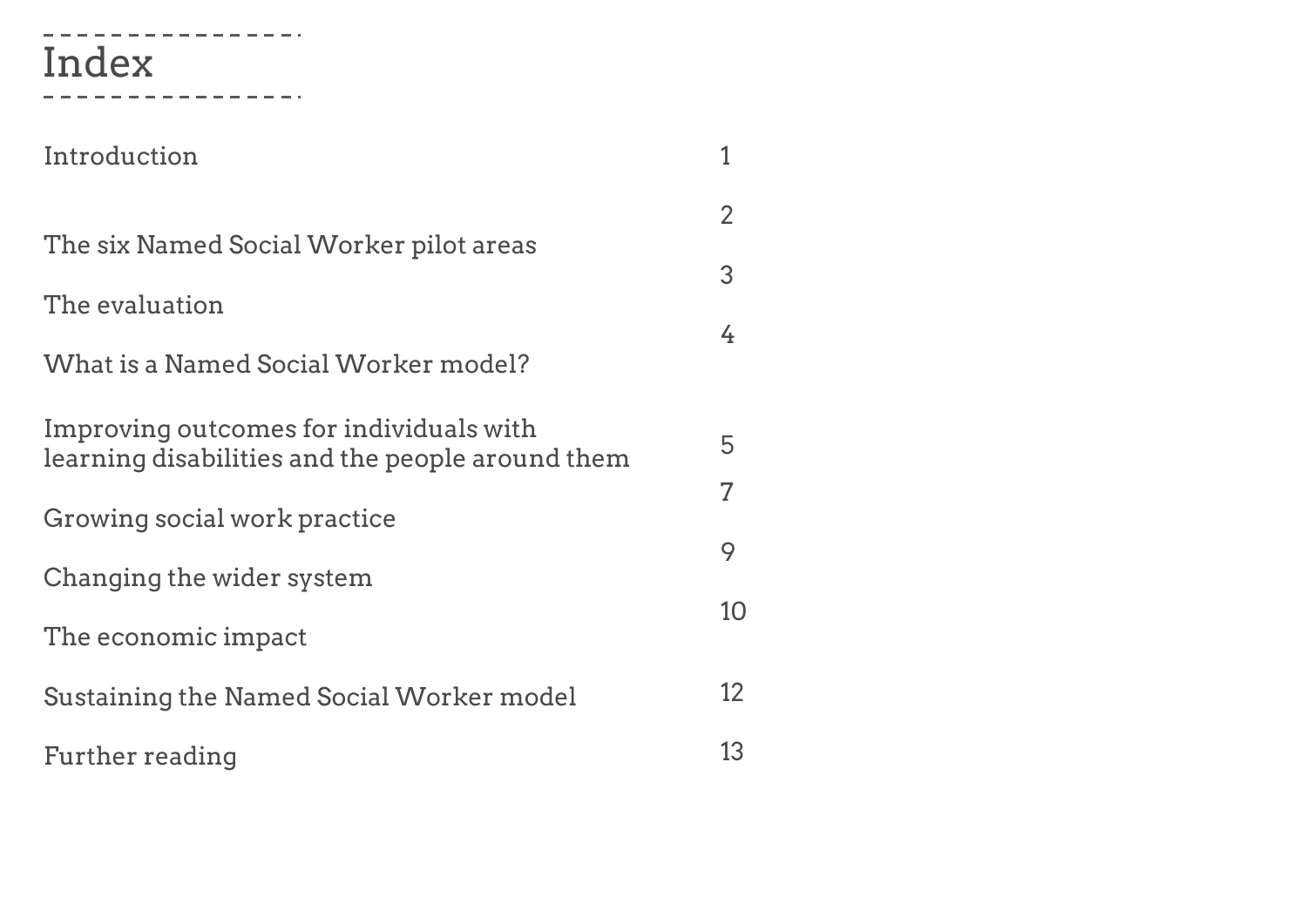### Introduction

#### The Named Social Worker pilot

The Department of Health and Social Care (DHSC) initiated the Named Social Worker (NSW) pilot to build an understanding of how a named social worker can help to improve outcomes for individuals with learning disabilities, autism and mental health conditions. It aimed to put them and their family in control of decisions about their own future and support them to live with dignity and independence.

[Lyn Romeo](https://lynromeo.blog.gov.uk/2017/10/19/named-social-worker-pilots-the-sequel/), England's Chief Social Worker for Adults, summarised the broader aim of the pilot:

*'For people with learning disabilities and cognitive conditions to live a good life.'*

The NSW pilot sought to change social work practice and wider system conditions to improve outcomes and experiences for individuals with learning disabilities, autism and mental health conditions and for the people around them. It was specifically about trying something different, piloting new ideas and generating early and indicative evidence as to their impact.

Phase 1 of the pilot ran from October 2016 to March 2017 and involved Calderdale, Camden, Hertfordshire, Liverpool, Nottingham and Sheffield. The second phase ran from October 2017 to March 2018 and involved Bradford, Halton, Hertfordshire, Liverpool, Sheffield and Shropshire. Sites worked with transition cases and Transforming Care cohorts, including individuals with learning disabilities, autism and mental health conditions.

**This report presents learning from Phase 2 of the pilot.**

#### Phase 2 pilot objectives

Phase 2 pilot objectives were to:

- provide excellent person-centred support for individuals with learning disabilities, autism and mental health conditions and the people around them
- equip and support social workers to be enablers of high-quality, responsive, person-centred and asset-based care
- build more effective and integrated systems that bring together health, care and cc. delivers effi

#### How to read this report

This report is a summary of findings from the *NSW programme evaluation report* (SCIE) and *NSW programme Cost Benefit Analysis*  (York Consulting).

The report should be read alongside *Putting People at the [Heart of Social Work](http://innovationunit.tilt.codes/wp-content/uploads/Putting-people-back-at-the-heart-of-social-work-lessons-from-the-Named-Social-Worker-programme-1.pdf)* (Innovation Unit) and *Stories of impact: a [service user journey](http://innovationunit.tilt.codes/wp-content/uploads/Stories-of-impact-a-service-user-journey.pdf)* (Humanly).

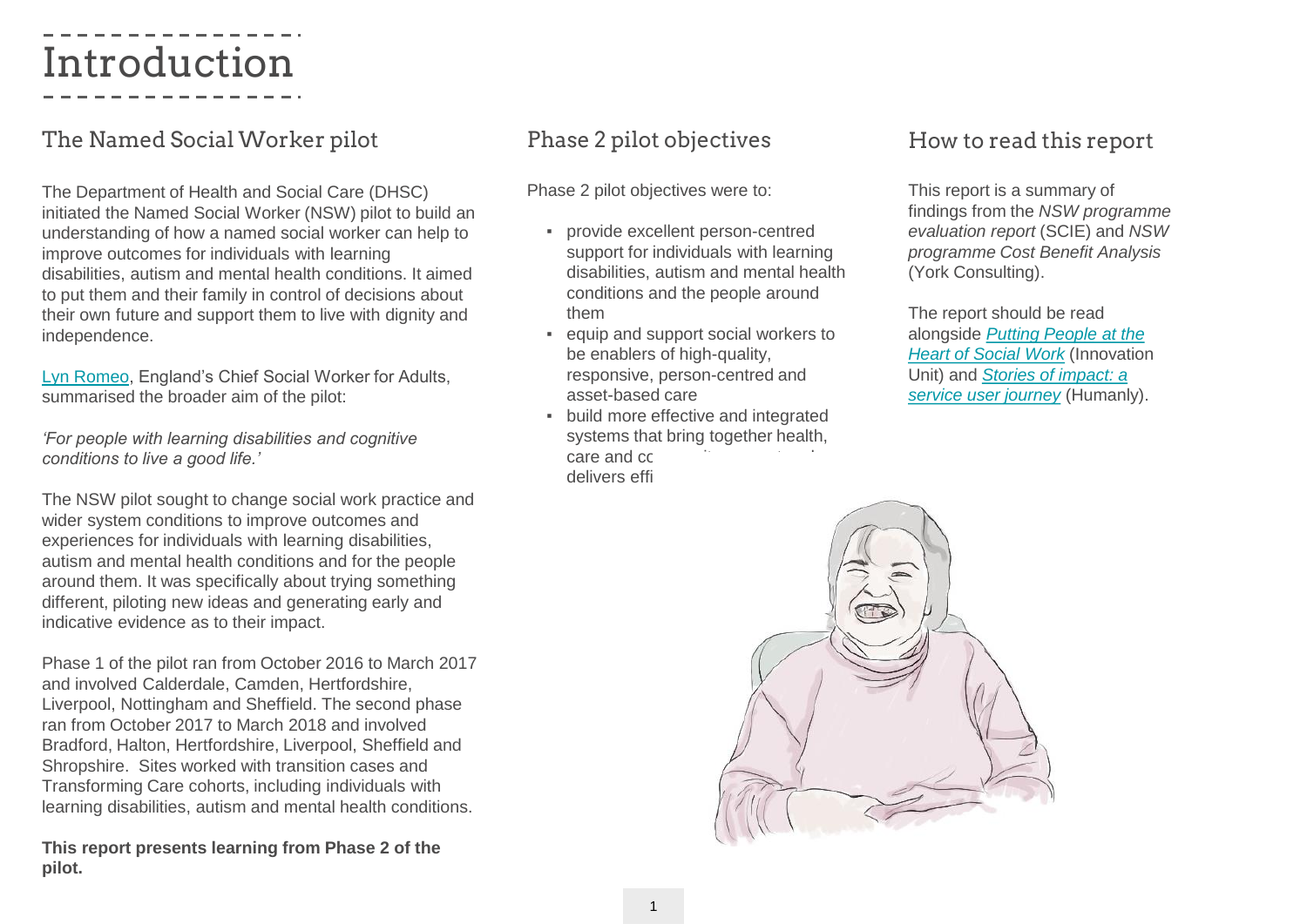### Six Pilot Sites



Named Social Workers led a process of culture change that aimed to make citizens' human rights the focus of social work, including the development of a competency framework for advanced practitioners.

*Cohort of 38, 4 FTE named social workers*



Liverpool's NSWs worked with colleagues in children's social care and other agencies to apply the practice developed as part of Phase 1 to planning for young people moving towards transition who are currently in out-of-area placements. They also continued to work with a small number of cases from Phase 1.

*Cohort of 27, 2 FTE named social workers*



Named social workers built long-term relationships with young people moving towards adulthood, using creative and person-centered approaches; doing whatever it took to support the young people to achieve their goals.

*Cohort of 17, 2.5 FTE named social workers*



Continuing to implement its approach from Phase 1, Hertfordshire situated the NSW as a connector between the individual and other professionals with a strong focus on peer support between professionals.

*Cohort of 10, 8 named social workers with a mixed caseload*



Sheffield applied the NSW approach developed in Phase 1 to its new Future Options Team. It focused on developing professional and meaningful relationships between named social workers and their families that go beyond support at crisis point.

*Cohort of 15, 5 FTE named social workers*



Shropshire identified a cohort of young people based at one of its local Special Education schools who volunteered to be part of the pilot. It worked closely with both young people and parents to plan together for a better journey towards adulthood and to inform a better design for transition services in Shropshire more widely.

*Cohort of 12, 3 named social workers*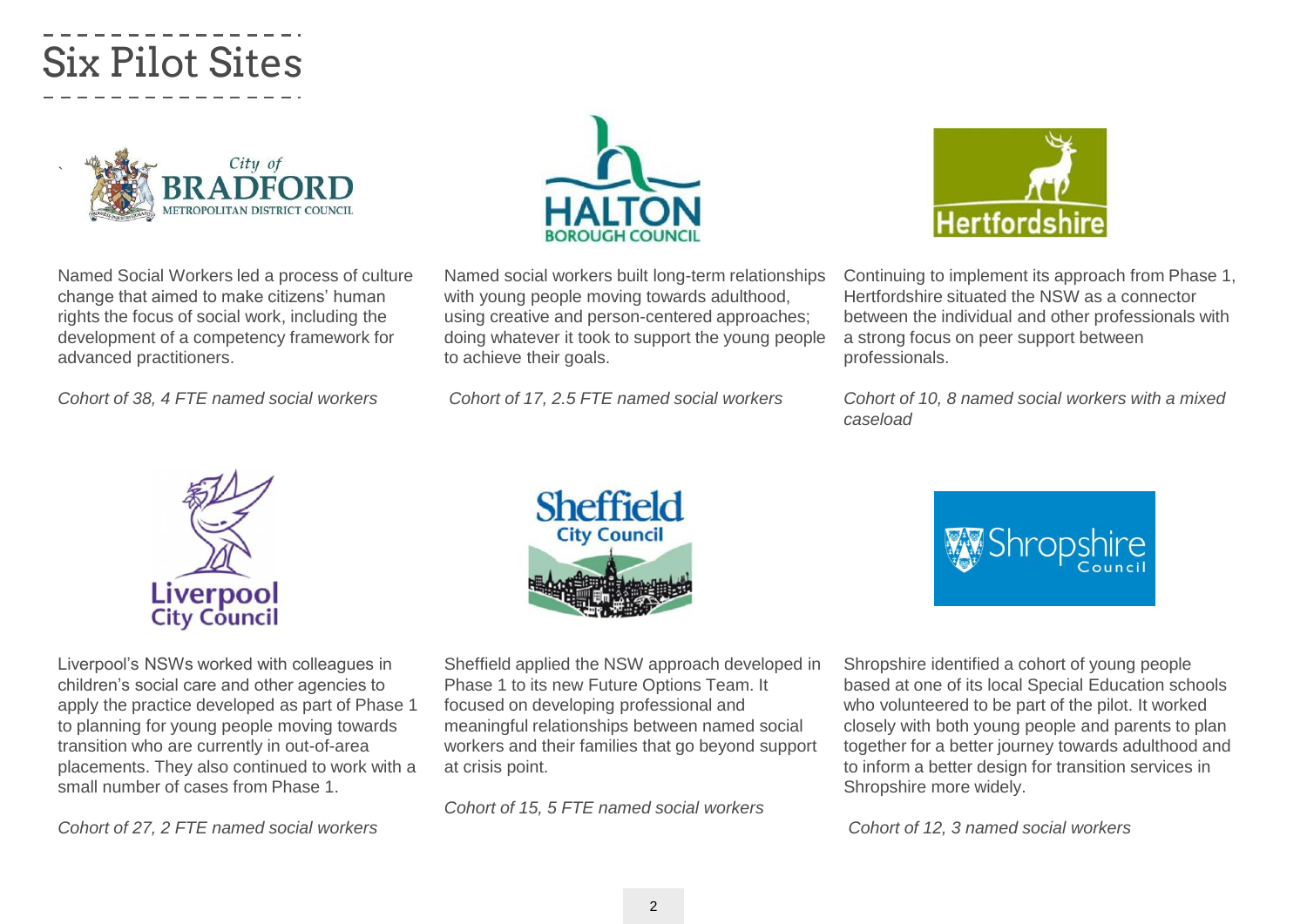### The evaluation

The evaluation had two core objectives:

- **1. Site level:** support the six NSW pilot sites to build their own evaluation frameworks, steer data collection and analysis, articulate their impact and frame this learning to influence local stakeholders.
- **2. Programme level:** design an overarching evaluation framework to guide the analysis and reporting of the NSW pilot impact in a robust and systematic way.

The evaluation had to be robust *and* realistic, given the pilot timeframe. It took a hand-holding approach to capacity building to encourage site's ownership of evaluation at a busy time of delivery.

#### A theory of change approach

SCIE supported NSW sites to develop a theory of change model to underpin their approach and to make a plan for tracking progress against their intended outcomes during the life of the NSW and beyond. Pilot sites co-designed a set of high-level impact areas that guided the design, delivery and evaluation of the pilots.

These impact areas were broad enough to apply to all pilot sites, whilst allowing sites to develop their own theory of change that reflected their local goals, contexts and interpretation of he NSW approach.

#### Evaluation objectives The three high-level impact areas

The three, high-level impact areas identified by sites through the planning process:

- People with learning disabilities, autism and mental health conditions and the people around them live a good life enabled by the right kind of support
- Social workers are equipped to deliver high-quality, responsive personcentred and asset-based care
- A more effective and integrated system that brings together health, care and community support and delivers efficiency savings.

To help sites guide their data collection, these broad impact areas were broken down into 10 *key evaluation questions*.

#### Site level evaluation

Sites took a mixed methods approach to evaluation. They collected data to evidence the process they had undertaken and the impact they had on people who use services and their families and carers, the named social workers and the wider system. They also made predictions of an annualised cost and benefit of the NSW approach on five individual cases. This information was submitted in evaluation packs and then analysed for the programme evaluation.

#### Programme-level evaluation

The programme level evaluation drew on the evidence submitted by sites and was triangulated with primary data collection including:

- two named social worker online surveys that measured their confidence across specific indicators before and after the pilot began
- interviews with NSW site leads
- multiple and ongoing conversations and work with sites including an Evaluation Workshop in January 2018 attended by site leads and named social workers

York Consulting conducted a financial return on investment (FROI) of the NSW presented in more detail on page 13.



*Image taken from site's evaluation packs*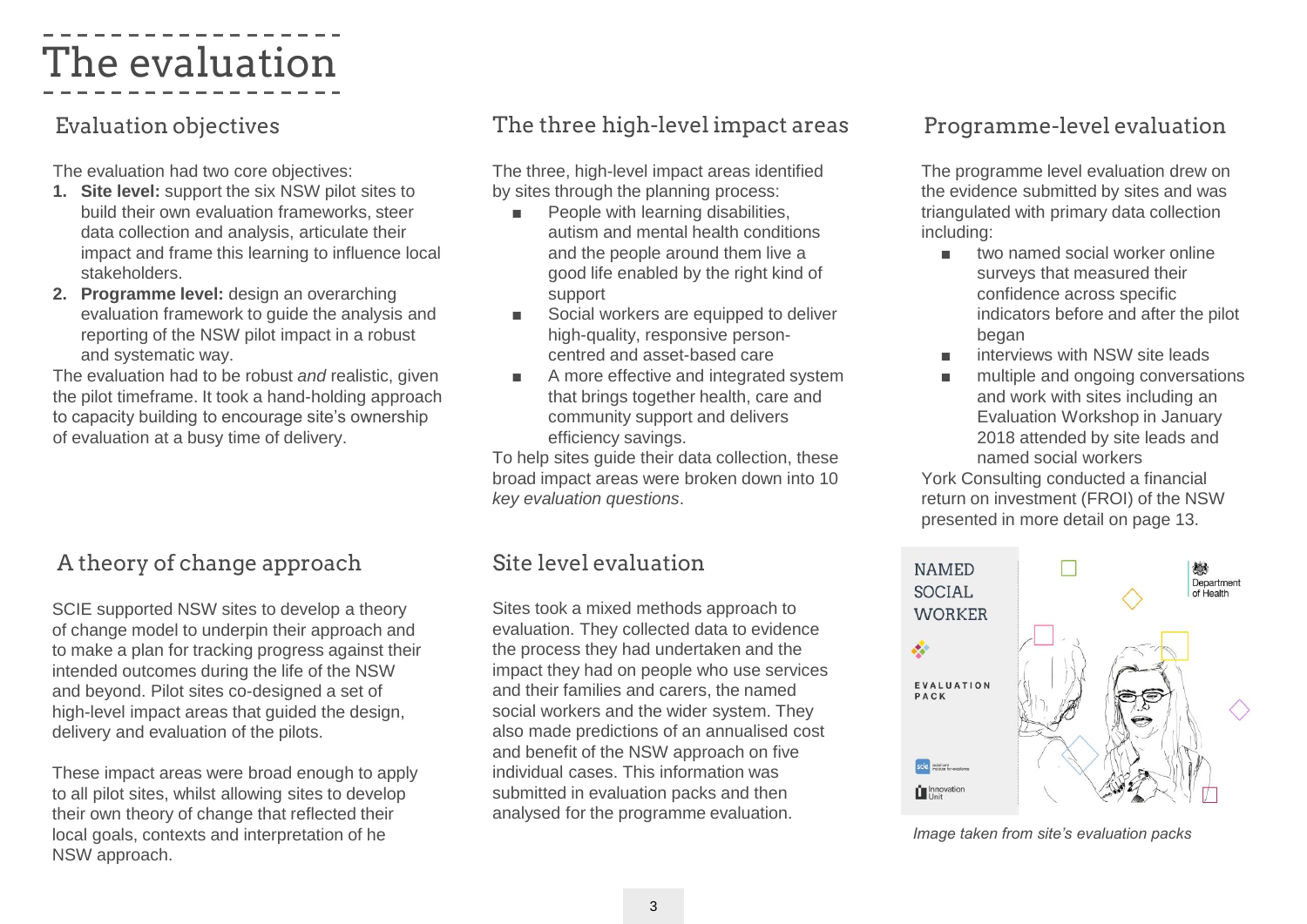### Understanding the Named Social Worker model

Sites were not prescribed a NSW model or dictated how to implement the pilot. Rather, they were encouraged to trial new ideas or ways of working locally. The NSW pilot allowed sites to test, tackle and draw out learning around what good social work practice looks like for people with learning disabilities, autism and mental health conditions rooted in their local context. The focus was either on the transitions process for young people whose support was moving from children's to adult social services, working with people in restrictive hospital settings to move back into their communities, or indeed changing the wider systemic approach to taking risk.

The evidence suggests that across the six pilot sites the NSW model provided the framework by which 'good social work' with people with learning disabilities, autism and mental health conditions happened in practice. It did this in the following five ways:

- **Protected time for a NSW caseload, where the named social worker spent time to build up trusting relationships with** the individual and the people around them, away from a time and task model of social work
- **Protected space and peer supervision structures, where named social workers reflected on their practice,** brainstormed with colleagues to tackle concerns and shared ideas and good practice
- **Provided the opportunity for named social workers to trial and practice creative methods of engagement and** approaches to deliver person-centred planning with people with learning disabilities and the people around them
- Provided a risk-aware permissions framework, underpinned by legislation, which empowered named social workers to 'constructively challenge' existing decisions around mental capacity and/or packages of care
- Elevated the status of the named social worker role which meant that named social workers worked confidently across multi-disciplinary teams of professionals and families to ensure the voice and wishes of the individual led decisionmaking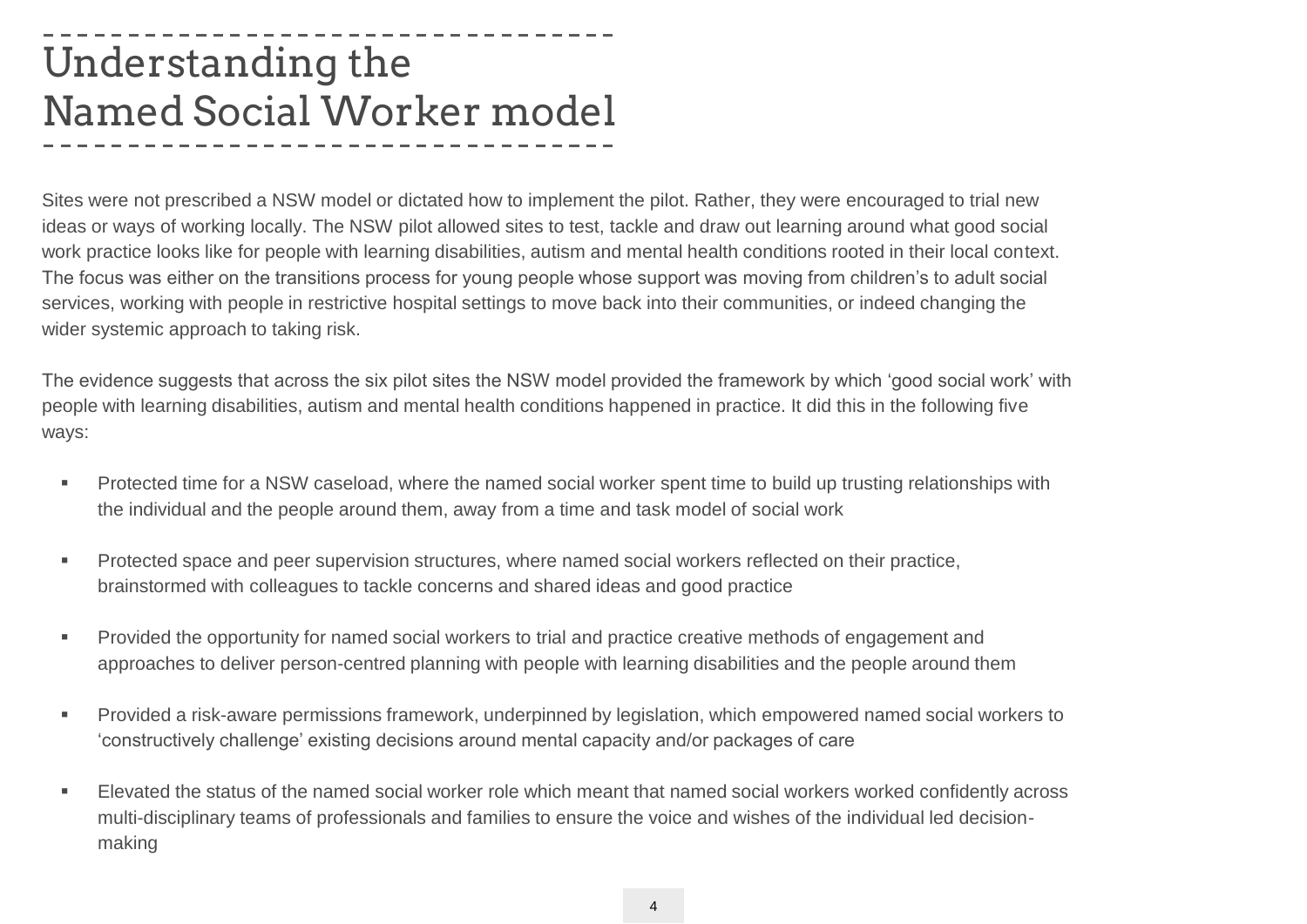### Improving outcomes for people with learning disabilities

The ultimate goal of the NSW pilot was for people with learning disabilities, autism and mental health conditions to lead *a good life*. This was based on the hypothesis that having a named social worker, who acted as a consistent point of contact and worked according to the principles of asset-based and person-centred practice, would lead to improved outcomes for individuals and the people around them. The evidence suggested that the NSW approach, built on a relationship-based model of social care, helped put the individual at the centre of their plans. As one young person commented:

*'It is important that my named social worker visits me and understands what I like and don't like.' Taken from Hertfordshire reflection log*

This approach meant that the individual's voice was clearly heard as part of the care planning process:

*'David cannot cope with demands being put upon him. Asking David questions is demanding and he cannot tolerate it for long so defers to mum. Without a NSW approach it would only be mum's voice that is heard.' Taken from David's case study, Halton\**

Named social workers achieved some significant successes with individuals from across the cohorts, reporting instances of moving people back into their communities from out of borough placements, changing patterns of respite care to improve the family situation as well as building relationships with individuals who had been previously hard to engage. It is worth noting, however that individuals had different starting points and aspirations, meaning that 'success' was relative and complex to define, particularly over a relatively short six-month period.

In these ways, the evaluation drew together these early indicators of impact to suggest how the NSW approach was **part of the journey to** *a good life* **and not the end in itself.**



*Image taken from Bradford evaluation pack*

*\*The name of the young person in Halton's case study has been changed.*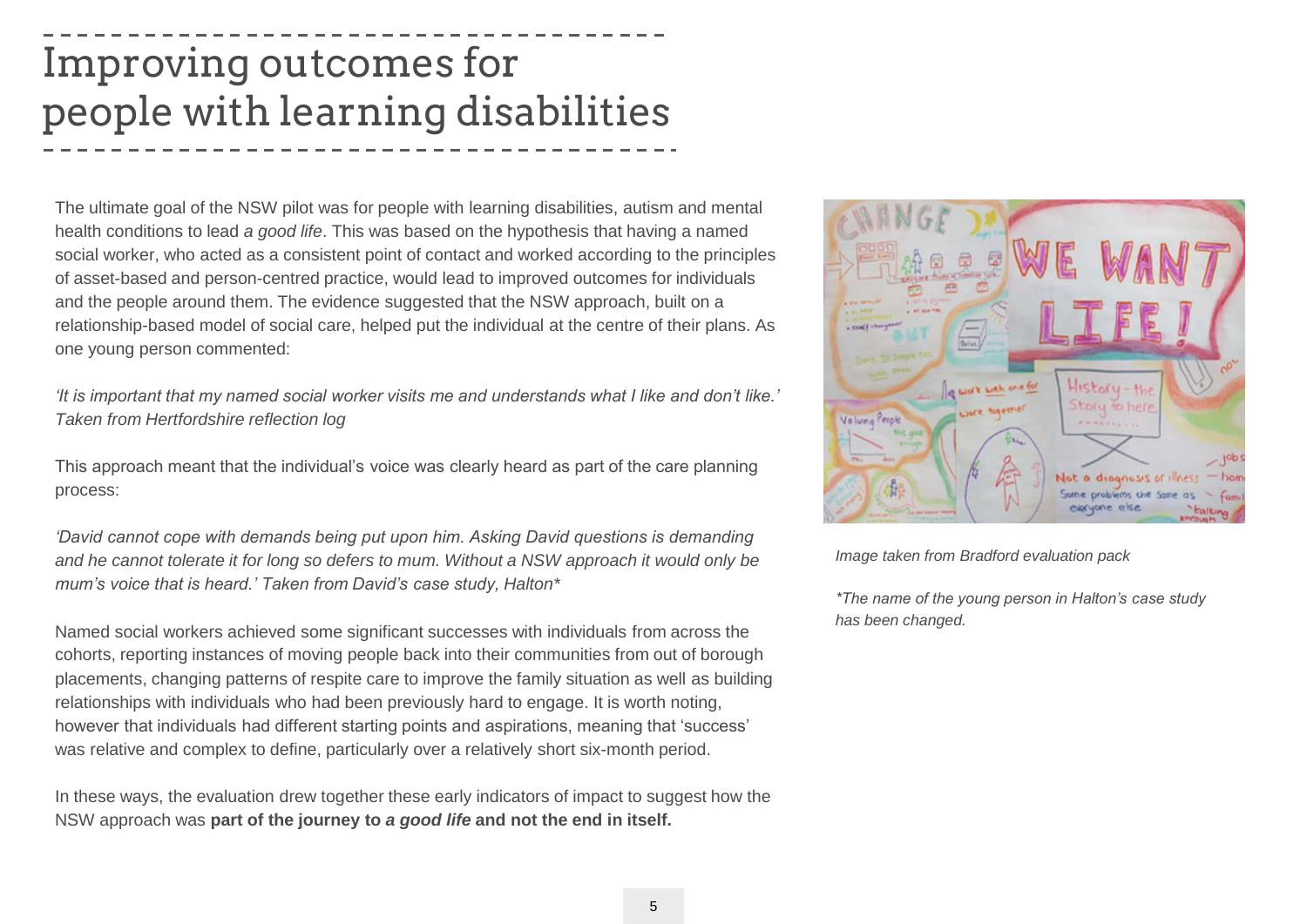### Improving outcomes for people with learning disabilities

Many of the local pilot sites stated that their goal was to help people live *a good life*. As described, definitions of *a good life* was highly qualitative and personal. However, the evaluation suggests that the individuals engaged in the pilot:

- **Shaped and meaningfully contributed to their person-centred plans in a way that they wouldn't previously have been able to, and built consistent and trusting relationships with their named social worker:** Moving away from a time and task approach helped individuals and their families digest complex information and make informed decisions about what they wanted in future, particularly for those moving into adulthood and about to transition between children's and adult services.
- **Felt that their named social worker listened to them and acted on their behalf:**  Having the opportunity to form trusting and consistent relationships helped individuals have greater trust in the system and increased confidence that the named social workers would advocate on their behalf.
- **Felt that their named social worker was putting measures in place that met their needs and those of the people around them to live** *a good life* **in the future:** Individuals had decisions about their mental capacity overturned, moved from out of out-of-area placements back into the community, and had reduced packages of care. Families and carers also benefited as named social workers implemented respite care and other interventions to improve the quality of life across the individual and the people around them.

See also *[Stories of impact: a service user journey](http://innovationunit.tilt.codes/wp-content/uploads/Stories-of-impact-a-service-user-journey.pdf)* (Humanly).

*'[An NSW] observed someone who had an obsessive-compulsive disorder (OCD) diagnosis … She felt this was wrong and it was pathological demand avoidance (PDA) linked to autism; she requested through the multidisciplinary team that the person [be] reassessed, and they were diagnosed with PDA not OCD. This will mean that their future placement will be better able to support [them], increasing stability and avoiding crisis'.*

Sheffield evaluation pack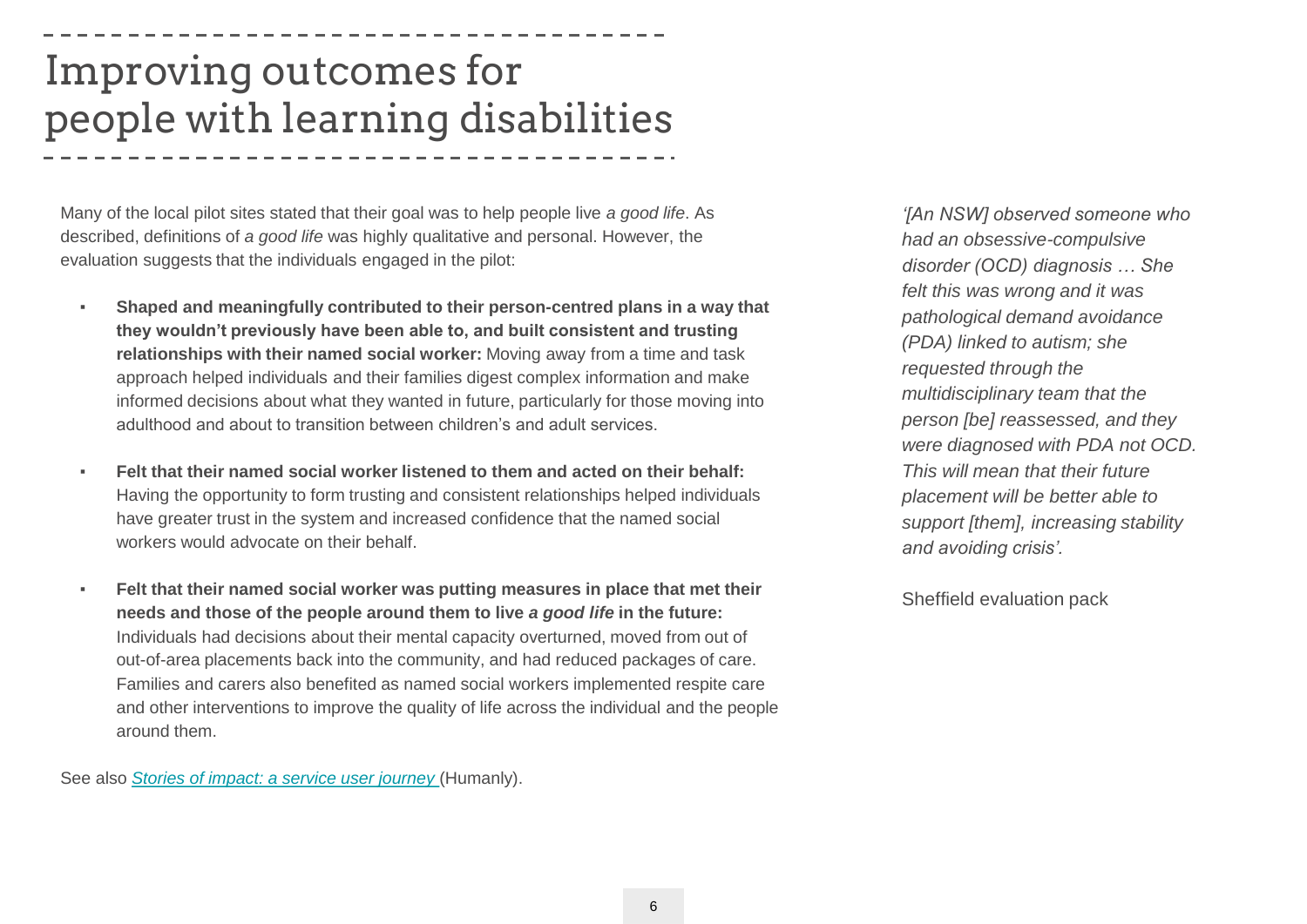### Changing social work practice

Despite the short pilot timeframe, named social workers had the opportunity to test what it means to put into practice 'good social work' with people with learning disabilities. This had a **significant impact on their confidence** to work with this cohort in future.

The following knowledge, skills and values saw a significant increase from 'very confident or confident' in baseline survey compared to 'very confident or confident' in the follow-up survey. *How confident are you in your ability to:*

- Meaningfully engage the person you're working with and the person around them to deliver a person-centred plan (from 47 per cent to 94 per cent)
- Support, assess and communicate with people with significant learning disabilities and autism (from 37 per cent to 88 per cent )
- Work with relevant Human Right's legislation e.g. Mental Capacity Act, European Convention of Human Right's (from 42 per cent to 88 per cent per cent )
- Constructively challenge' other professionals and services (43 per cent to 88 per cent)

Sites also suggested that being part of the pilot improved named social workers' **morale** and **motivation.** Putting good social work for people with learning disabilities, autism and mental health conditions in action helped named social workers feel more confident in their abilities and it also led to greater job satisfaction.

*'It was great to be allowed to be a social worker and the pilot showed [that] social work works'.*  Survey respondent

*'I have loved working on this pilot as I feel it has given me permission to work the way I feel I should be working… Having more time to focus on the person and know what works for them as an individual, getting it right for them, gives great worker satisfaction as well as better outcomes for the individual and their family.'* Survey respondent

*'It has offered a great opportunity to develop skills and knowledge as a social worker.'* Survey respondent



*A note about the online surveys:* In order to encourage frank feedback the surveys were anonymised. The baseline survey was completed by 19 and the follow-up survey completed by 17 named social workers. This means that the sample is not the same in each survey and it is not possible to track the specific impact upon individual named social workers.

Nonetheless, the increased confidence reported in the surveys is strongly supported by other evidence produced by sites and described in interviews with site leads.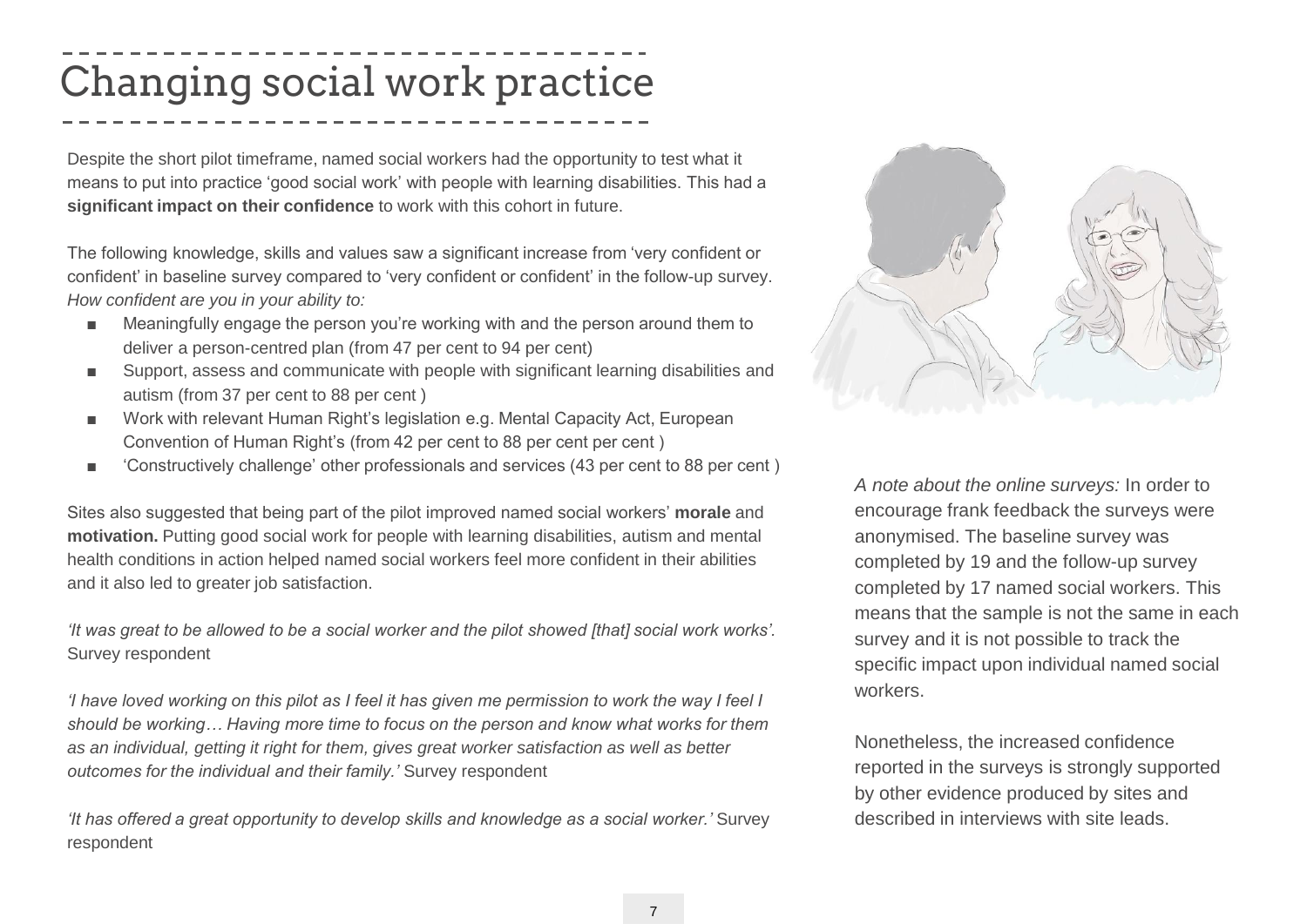### Reflections from practice

The following extract, taken from a named social worker Reflective Log, illustrates how the named social worker was able to draw on the NSW pilot to change her approach with one person she worked with, presented here as Ms G.

This extract illustrates how a NSW approach allowed the named social worker to work closely with Ms G to identify and plan towards her goals, and take positive risks and challenge other professional opinions based on these plans.

*'Ms. G has a history of being readmitted to a mental health unit after her placements break down. The priority for me was to prevent further hospital admission and support her to rebuild her life and integrate back in the community. The NSW pilot allowed me to use my creativity and try unconventional ways of working to achieve Ms. G's goals.* 

*Thanks to a protected caseload I was able to meet with her even twice weekly (each time for at least two hours) jointly creating her care plan, taking her out, discussing support options, meeting with professionals etc. I was not afraid to try different support options (reducing/increasing care etc) and clearly promoting positive risk-taking practice, because I felt that being on the pilot allows me to do that.*

*I would often challenge mental health workers' decisions, who based on their previous experience of working with Ms. G, would be very risk averse limiting her options and trying to implement restrictions which, in my opinion, were unnecessary.'*

Hertfordshire, taken from Reflective Log 2



*Image taken from Halton evaluation pack*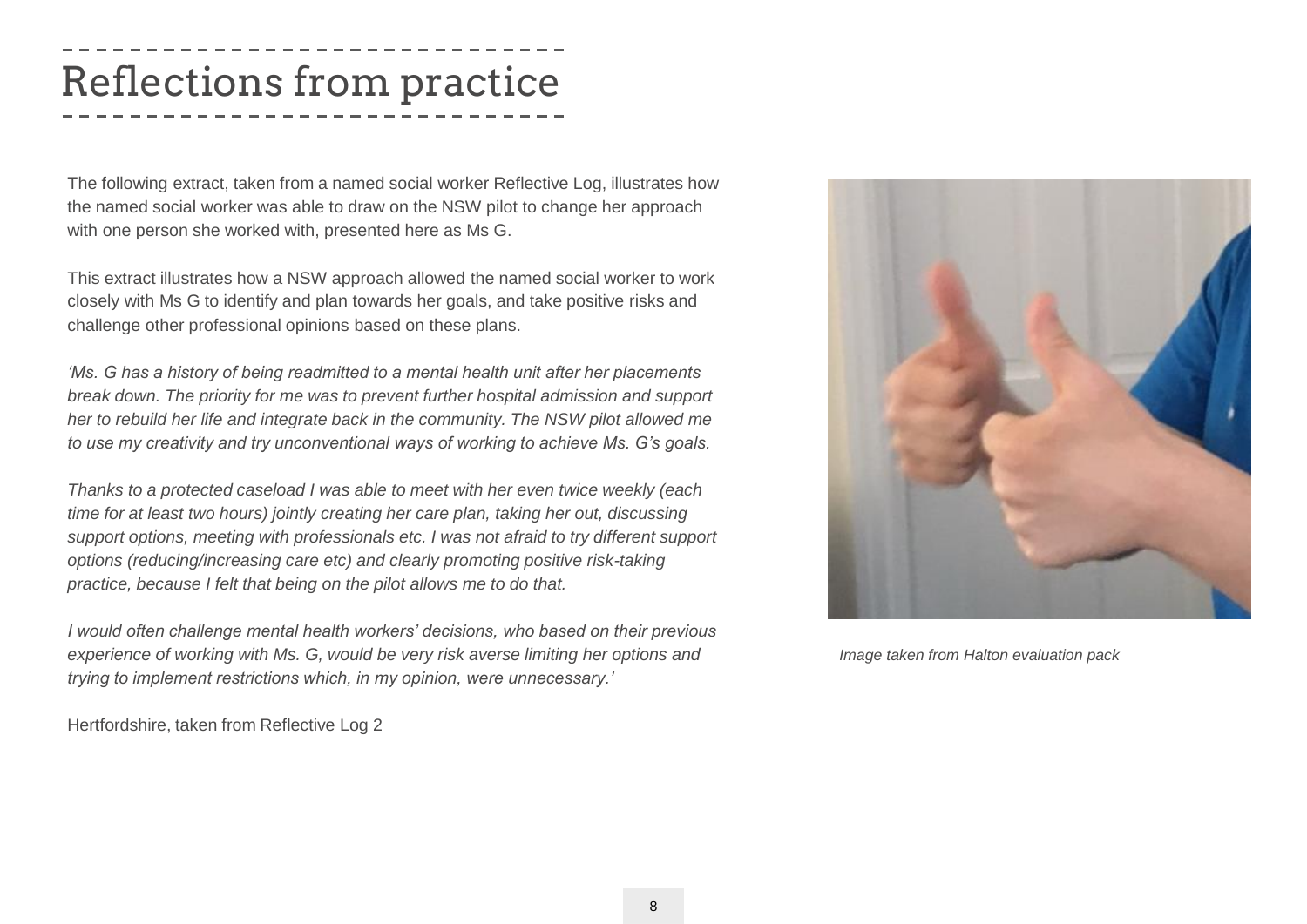### Impact on the wider system

Phase 2 pilot sites reported a range of ways in which they used the NSW to explore and tackle wider systemic conditions.

This is particularly evident in the ways sites:

- **Explored and deconstructed specific policy issues and piloted new ways of working:** Sites approached the pilot through a particular policy lens, for example by: investigating the local transition process; streamlining processes for the Transforming Care cohort; or in embedding a system-wide overhaul of local social work underpinned by the Mental Capacity Act (MCA). This meant that the NSW pilot was used flexibly, so that sites could focus on specific local issues or areas of concern.
- **Identified and engaged a wider body of stakeholders to tackle systemic practice and/or improve processes:**  Sites mapped out different stakeholders and their touch-points in a particular process and invited new partners to attend NSW steering groups or to attend peer supervision sessions

In some areas, named social workers were involved in commissioning activity, for example by being part of the commissioning panels for new learning disabilities and advocacy services, to actively stimulate the market for new forms of care.

**Built up an evidence base of what good social work looks like in the local context:** Phase 2 sites used the evaluation process to articulate the impact of the pilot on the cohort and the people around them, the named social workers and on the wider system, attributing outcomes directly to the NSW pilot compared to 'business as usual' social work. This process helped sites determine what worked and why about the local NSW approach. This helped them shape decisions about sustaining it in future.

*'Raising awareness of the transition process amongst various agencies has raised the profile of the team and enabled partners to recognise when the transition process should commence. It has made other professionals aware of the importance of a timely referral from children's to adult services which has been demonstrated by an increase in referrals from children's social work practitioners.'* 

Quote and image taken from Liverpool evaluation pack

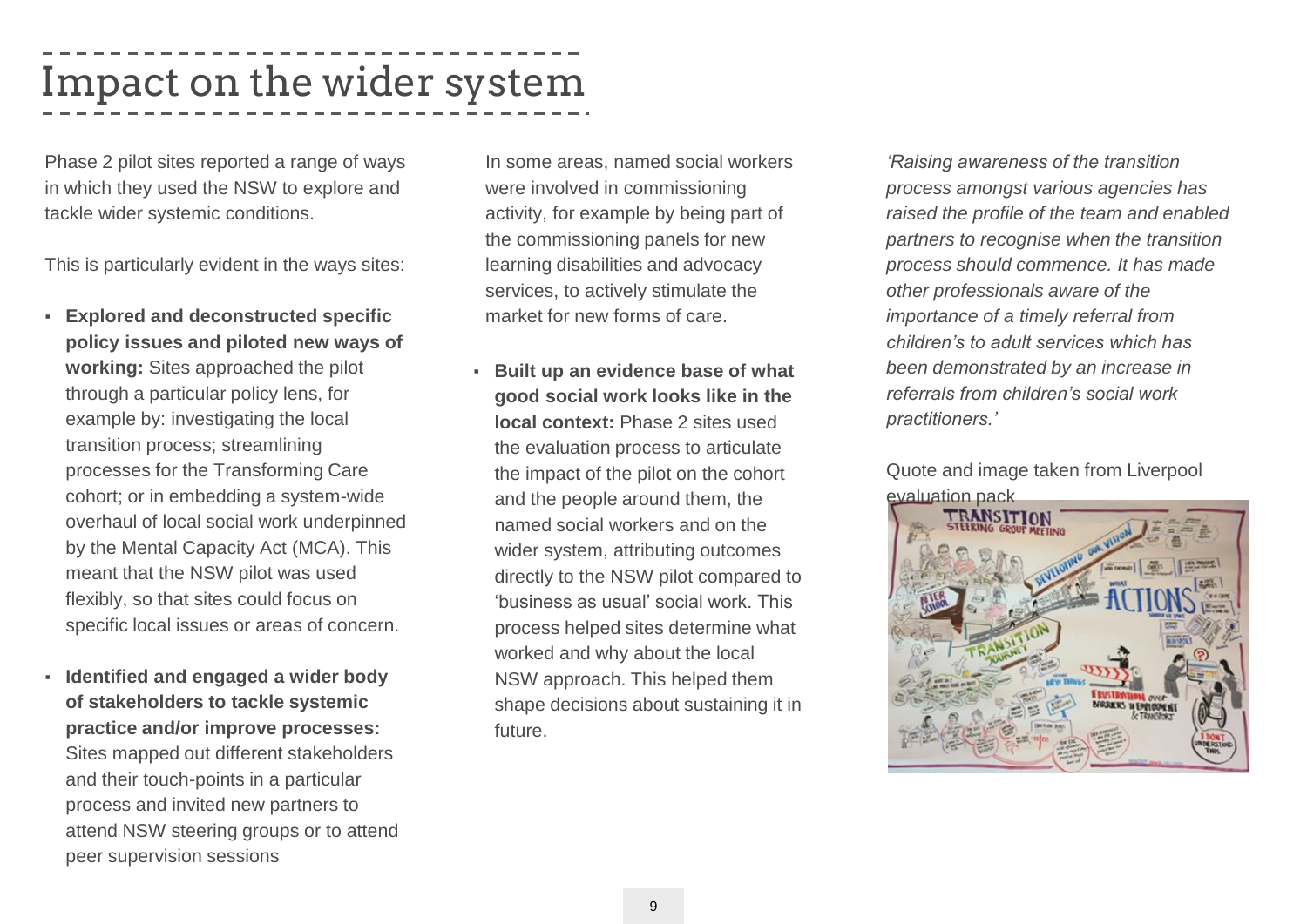### Predictive analysis of economic impact

York Consulting conducted a 'deep dive' analysis to better understand costs and likely benefits of the NSW model in Hertfordshire. It worked with the NSW leads and named social workers to identify the top-down cost of the pilot and mapped out likely benefits to 10 individuals engaged in their cohort. These benefit types – or costs avoided – ranged from changes in care packages to reduced use of other services such as ambulance or police call-outs. The monetised value of each benefit type was based on national published research. This process helped build a robust predictive financial return on investment (FROI) model.

**Hertfordshire's FROI was calculated at 2.8. This meant that for every £1 invested in the model there was a potential saving or costs avoided of £2.80**. Benefit beneficiaries were anticipated to be:

- Local authority 78 per cent
- $NHS 17$  per cent
- $\blacksquare$  DWP 4 per cent
- Police 1 per cent

Using the Hertfordshire model, other sites were invited to break down the costs and benefits for five individuals in their NSW cohort. Sites were asked to be realistic and focus on what would have happened over a 12-month period as a direct result of their NSW activity.

The analysis suggests that **all sites would generate a positive FROI regardless of their NSW approach**. Sites which reported the highest FROI were those that focused on supporting people to move from specialist care to their communities, putting in place a bespoke and meaningful support package to ensure longer-term success.

At a programme level, the analysis indicates that the DHSC investment of £404,000 would generate an anticipated £1.7m benefits pro rata. This represents a **NSW programme FROI of 5.1.** The primary beneficiary of costs avoided was the local authorities, attracting 89 per cent of all benefits. This suggests that the NSW approach generated a positive financial impact on all areas that took part in the pilot.

*A note about the methodology:*  This approach recognised that NSW teams had limited opportunities, given the short time scales, to collect detailed outcome information. The initial focus was therefore on constructing a model of impact based on a range of assumptions. This model was validated at the Hertfordshire site.

These FROI figures exclude one-off set-up costs (estimated by Hertfordshire to be 20 per cent). Sites attributed benefits directly to the NSW pilot and therefore the analysis represents additional savings beyond what would have happened in 'business as usual'.

**This analysis provides an illustrative projection which can be checked with actual outcomes data at a later date**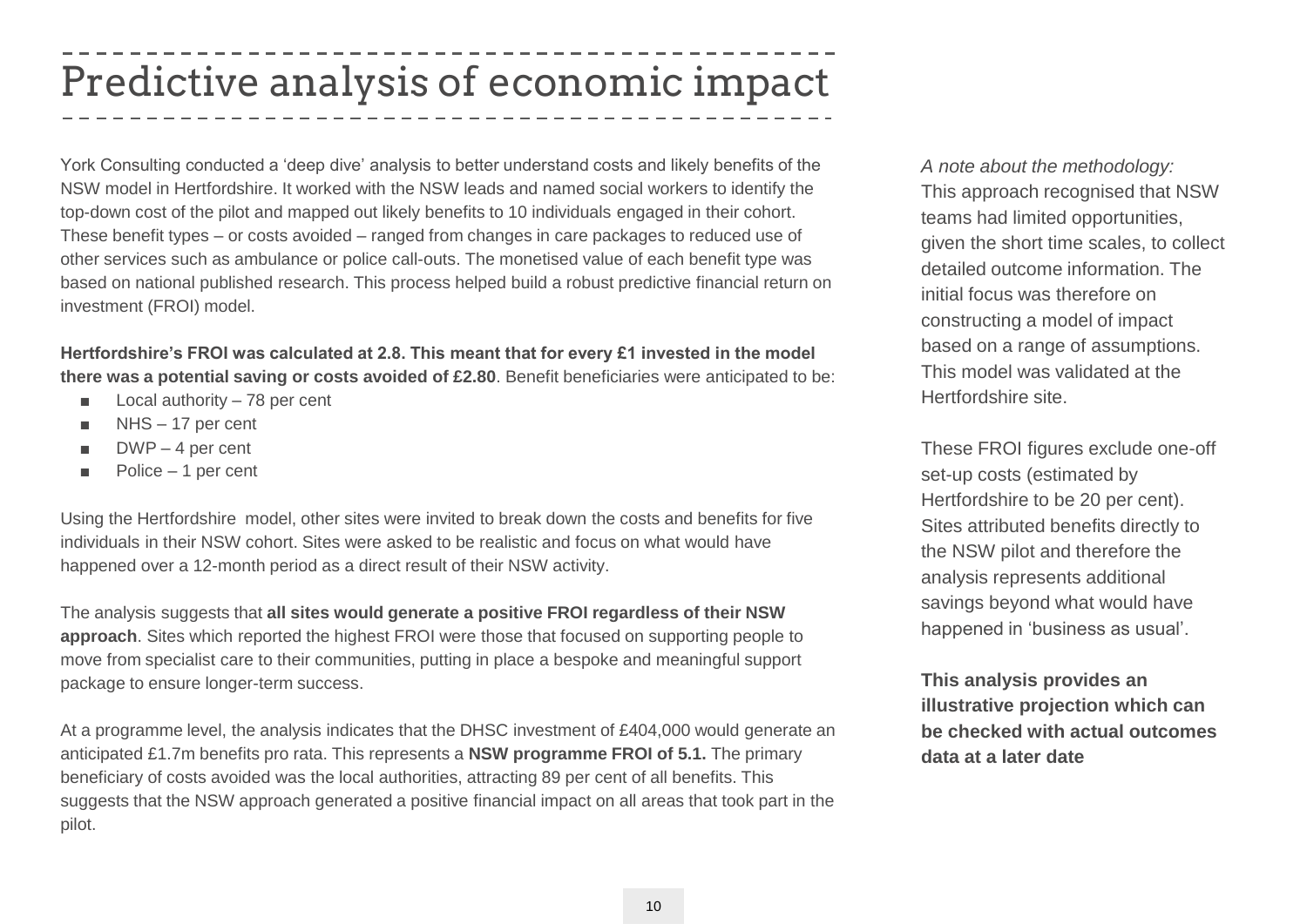### The economic benefits of a Named Social Worker approach

The pilot sites reported other ways in which the NSW approach had a positive economic impact for the local authority. Sites produced case studies to illustrate the financial implications of specific cases, for example where an individual had moved from an expensive out-of-borough placement into a supported care arrangement.

Halton suggested that one individual's changed package of respite care equated to a direct reduction in cost to the local authority of £900 per week:

*'Whilst some of the new plans we have put in place have made significant savings to support packages, this is not about saving money. One young person was in a very high-cost situation and was deeply unhappy. This is about a longer-term person plan to make sure it works for everyone.'* Halton evaluation pack

This evidence suggested that **a relationship-building model of social care which built on the strengths of individuals** not only led to improved qualitative outcomes but also generated more sustainable, less expensive packages of care which helped mitigate against crisis, both now and in the future.

*Stories of impact: a service user journey* (Humanly) shows how one individual's person-centred plan led to a reduced (and therefore less expensive) package of care.

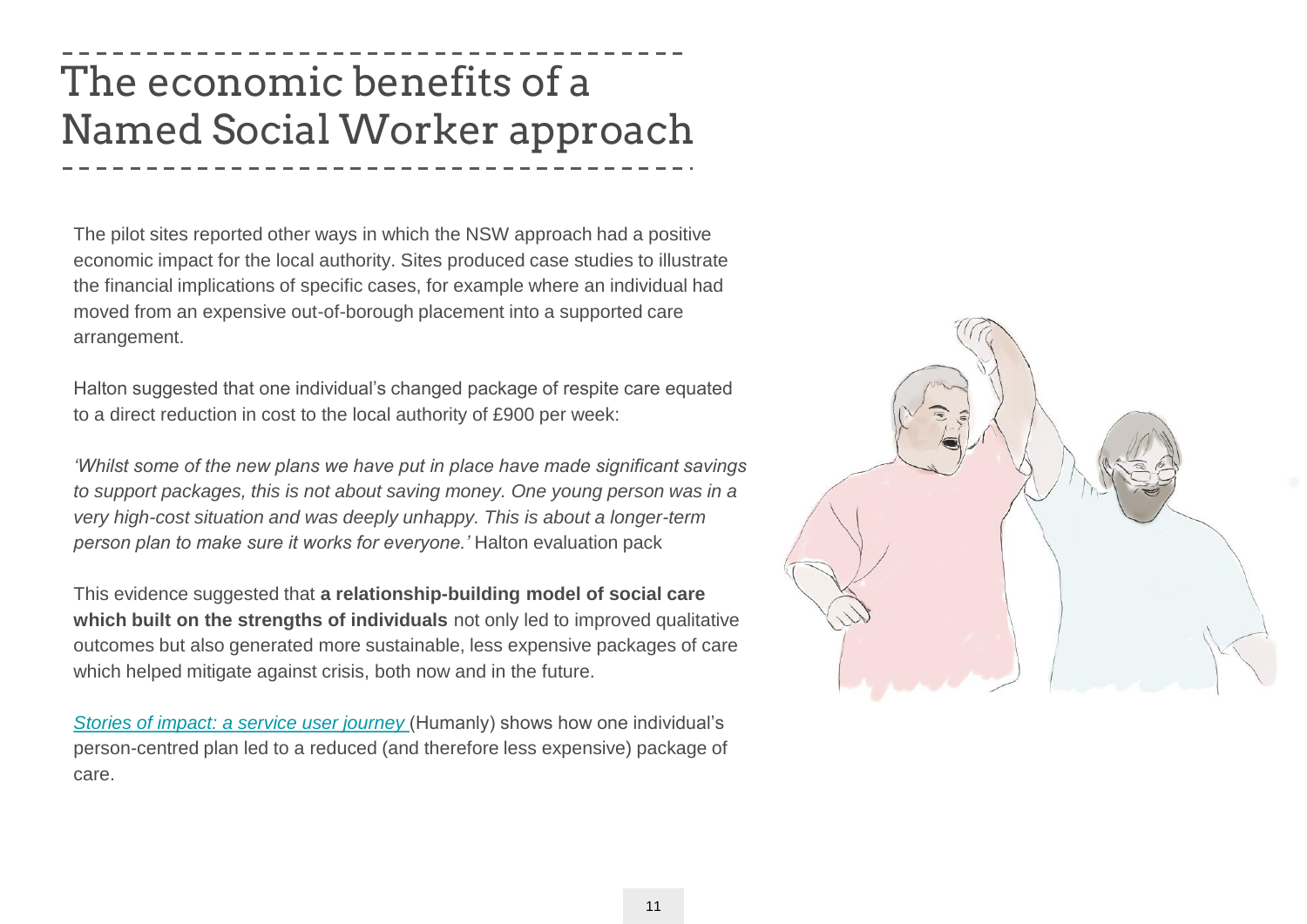### Sustaining the Named Social Worker approach

All sites planned to secure local funding to sustain the NSW approach in future. As well as seeking financial investment to protect the time of a named social worker caseload, there were a number of other ways in which sites hoped to capitalise on and embed the pilot learning. These include plans to:

- maintain the structure of the peer group sessions, led by reflective practice
- share learning across teams with the NSW acting as peer group supervisors
- continue to use and build on co-design and person-centred tools when working with the cohort
- commission named social workers to produce a 'skills and what works guide' to share with other teams
- identify key partners to strategically engage in the system e.g. mental health teams, housing, health colleagues, schools etc
- clarify new processes and structures e.g. the way in which individuals and families are engaged in conversation about young people moving into adulthood.

In these ways, the pilot acted as **a catalyst for change**, both in terms of sites having the opportunity to trial and test new approaches, but also in building up a body of learning around *what works* and *what needs to change*.

*The NSW pilot has also given us the opportunity to develop documentation/processes that will ensure that at the end of the project, this way of working doesn't end'*. Interview with Halton lead

*'Without the support we have received during the pilot, both financial and resource, the evidence required to make the necessary changes would have taken years to gather'*. Shropshire evaluation pack

The ways in which the sites planned to embed NSW pilot learning were as unique to the local area as were the pilots, with sites exploring an approach to engage new cohorts and partners or tackle different issues. In this way, the question for sites is not *whether* to build a longer-term plan for a NSW approach in future but *how* best to do it in practice.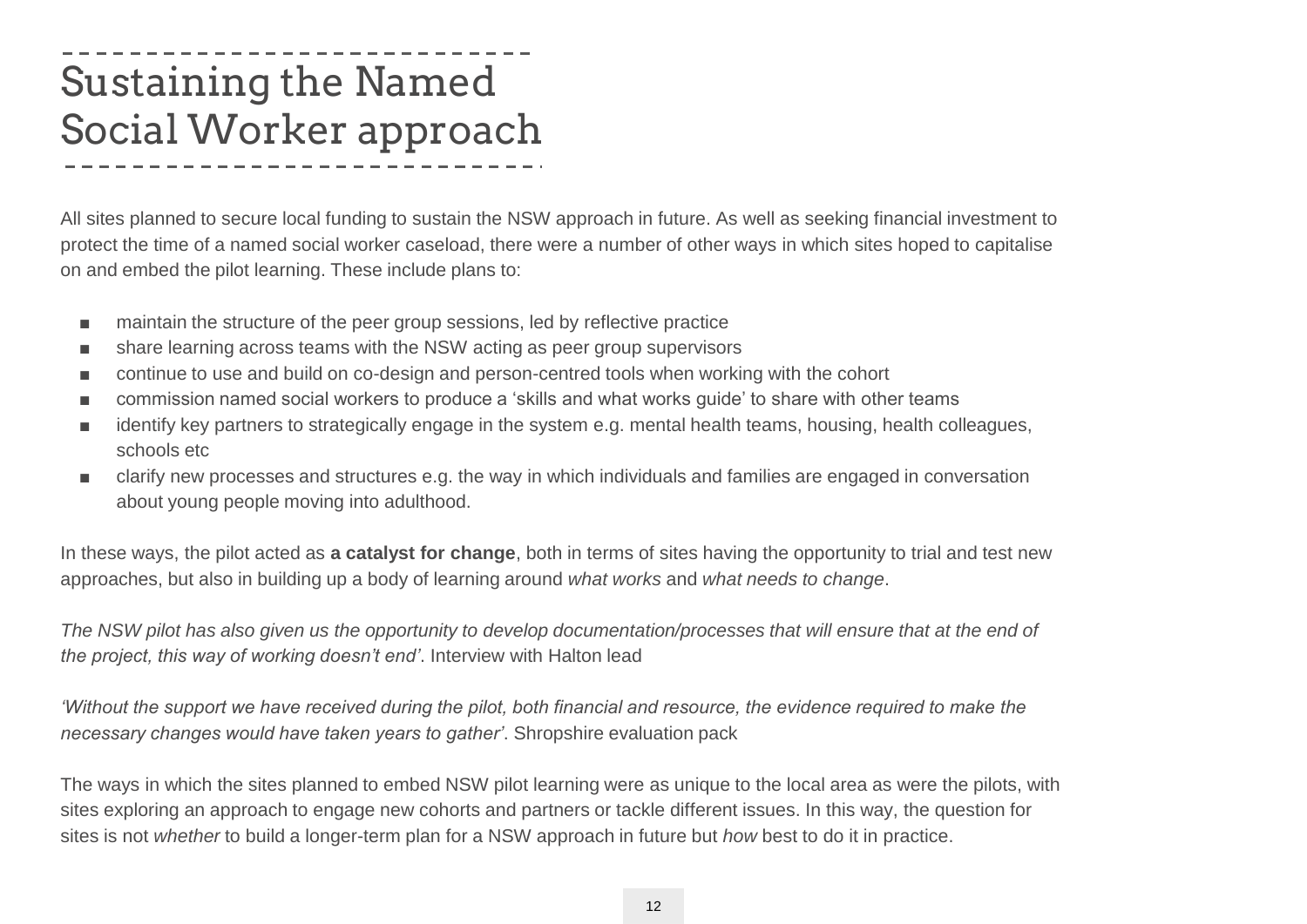## Further reading

[NSW Phase 2 full evaluation report](https://www.scie.org.uk/social-work/named-social-worker) (SCIE)

[NSW Cost Benefit Analysis](https://www.scie.org.uk/social-work/named-social-worker) (York Consulting)

Putting people back at the heart of social work: [learning from the NSW pilot \(Innovation Unit\)](http://innovationunit.tilt.codes/wp-content/uploads/Putting-people-back-at-the-heart-of-social-work-lessons-from-the-Named-Social-Worker-programme-1.pdf)

[Stories of impact: a service user journey](http://innovationunit.tilt.codes/wp-content/uploads/Stories-of-impact-a-service-user-journey.pdf) (Humanly)

[Big Plans: a guide to meaningfully engaging people](http://innovationunit.tilt.codes/wp-content/uploads/Big-plans-a-guide-to-meaningfully-engaging-people-with-learning-disabilities-1.pdf)  with learning disabilities (Humanly)